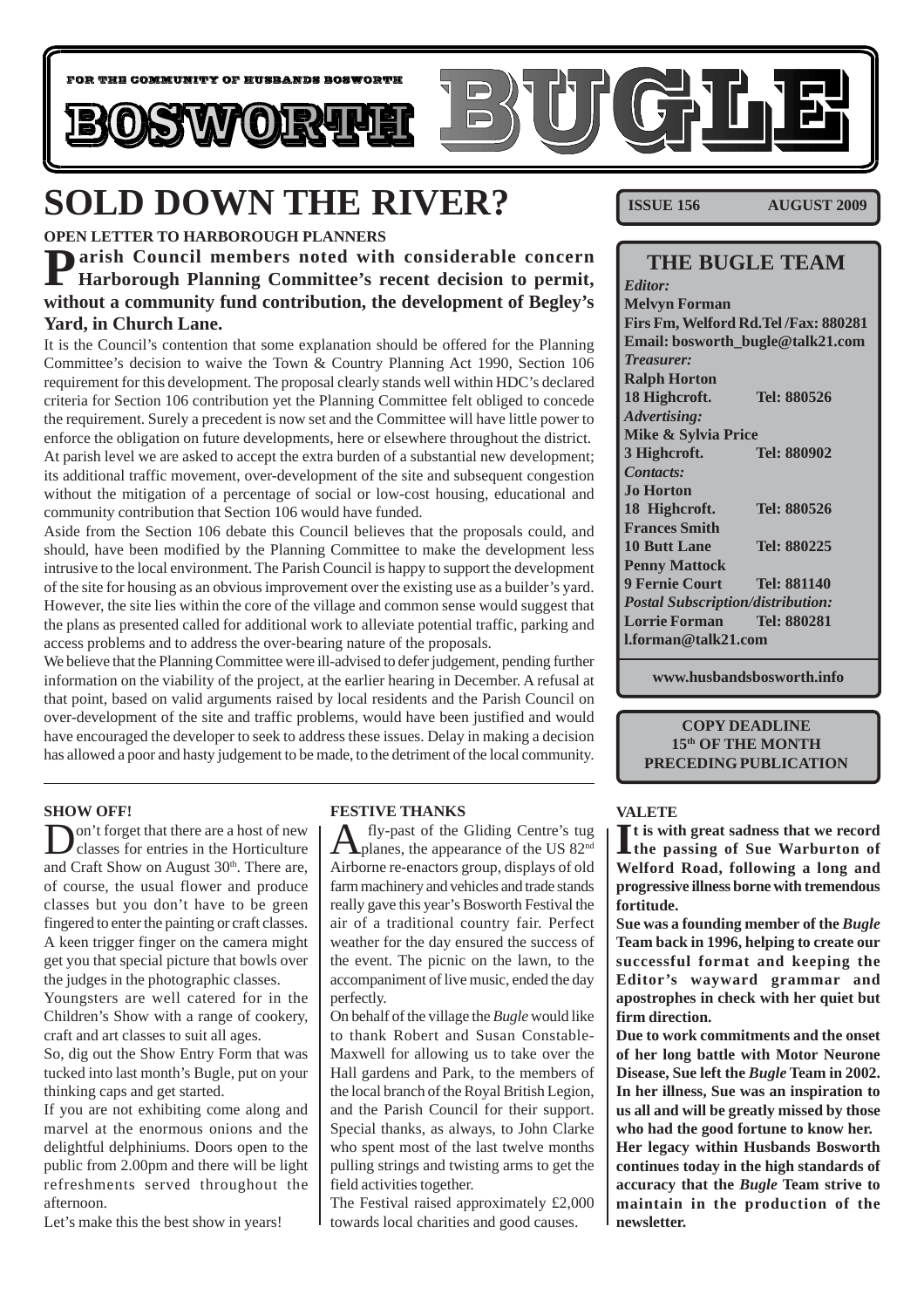### **POSTBAG**

#### *From A grateful village family.*

I would like to thank John Clarke and his helpers for a superb day and evening at this year's Party in the Park. Myself and family thoroughly enjoyed the event, I just thought it was a pity that so few of the villagers supported this event in the way it should have been. People moan about no community spirit! What was the local activity groups' input? From what I could see they missed a great chance of raising much-needed funds for the charities being supported and raising their own profile at the same time, I'm sure!! So, well done to those who came to support the village festival - shame on those that didn't; you missed a great day.

*EDITOR'S NOTE: It was particularly disappointing, from an organisers point of view, that so few village groups or village based businesses supported the event. Here was a 'shop window' to display your activity, raise funds and perhaps generate a little local business... and, unlike other fairs, the stand space was free and plentiful. To those that did support the event, on behalf of the village we extend our very grateful thanks.*

#### *From 'Disturbed of Bell Lane'*

I write on behalf of the residents of lower Bell Lane. It's enough that we have to contend with the ever-growing shakes, rattles and noise of traffic belting down here but there's an equally disturbing problem with continual barking of dogs, often late into the night. Hot weather and the need to open windows at night adds to the problem. Aside from this though, what about the poor dogs? And what are the owners doing at these times? Please show more respect for your neighbours, and indeed your pets, or the next step may be to call in the Dog Warden... Do we really need to go there?

**IF YOU HAVE INFORMATION ON ANY CRIMINAL ACTIVITY CALL MARKET HARBOROUGH POLICE on 0116 222 2222.**

**Countryside Watch Co-ordinator Henry Whatley Ext. 3875 Neighbourhood Watch Co-ordinator Marion Lewis 0116 2483871 NW Community Scheme No. 2123 Local Beat Team PC 1959 David Venables PC 500 Andy Smalley PCSO 6126 Tim Harwood PCSO 6636 Ray Wells Voicemail Service 0116 2485675 Rural & Countryside Liaison Officer PC 1010 Chris Hill CRIMESTOPPERS FREEPHONE 0800 555111**

### **WATCH WORD**

**LOCAL CRIME FILE** *THE NEIGHBOURHOOD WATCH SCHEME WITHIN HUSBANDS BOSWORTH*



#### **CRIME FILE**

!Fuel was siphoned from the petrol tank of a car parked in Cotesbach

■Car stolen whilst parked outside a property in Walcote

A laptop computer and a sat-nav device left inside an unattended car parked in Kilworth House Hotel car park were stolen ■A motorcycle was stolen from outside a house in Arnesby

A silver Volvo C70 car was vandalised during the daytime whilst parked at commercial premises in School Lane, Husbands Bosworth

!Northants police have noted a number of sheep rustling incidents recently

#### **CASH MACHINE SECURITY**

This is a reminder that if you use a bank ATM cash machine, especially as the holiday period is here, to be aware of the following points.

!Be cautious and security conscious at cash points and use those situated inside the bank premises whenever possible

Report to the police immediately if you see anyone suspicious around the machine, if you have difficulty operating the machine or if you see any added attachments to the machine !If the card is held by the machine for no apparent reason, report this to bank and the card issuer immediately

!Beware of using cash points during the hours of darkness and in isolated places

## **WOODPECKER**

....................

**TREE SURGERY**

All aspects of tree-work undertaken from dismantling large roadside trees to pruning and reshaping small garden trees. We also offer a stump grinding service. Professionally qualified and insured. **For free quotation and advice call Chris on: 01858 880818 www.woodpeckertrees.com ufn**

#### **DISTRACTION CRIME**

**A new distraction burglary scam seems to be operating locally. A person calls at the home of an elderly or vulnerable occupant saying that they have won a prize in a random draw and they need to come in to write out a receipt. A second person knocks on the door whilst this is going on, distracting the householder momentarily. Later it is realised that property and money has been taken.**

**Harborough police would remind all our elderly residents to be suspicious of any unexpected callers to their homes. In addition to this we would like to remind everyone to report any suspicious activity to the police immediately on 999 – we would really love the opportunity to put away these particularly callous criminals.**

#### **LATE NEWS...**

**Property was stolen from unattended cars parked in golf club car parks in Lutterworth and North Kilworth. Holes were made in the car doors to release the door locks, entry was gained and property was stolen.**

#### . . . . . . . . . **PETFRIENDS**

. . . . . . . . . . . . .

#### *Pet & Home Care*

PetFriends provides clients' dogs, cats and other pets the loving care that they need while you are away, right in your own home! Your pets will stay in their own secure, familiar environment and follow their customary routine and diet.

**A local veterinary nurse will look after your pets and home while you are away.**

Pets fed, watered and excercised. Medication administered, plants watered. Fully insured - references available

**For more information please contact Natasha Blunt VN 01858 880183 07739 467284**

**2**

н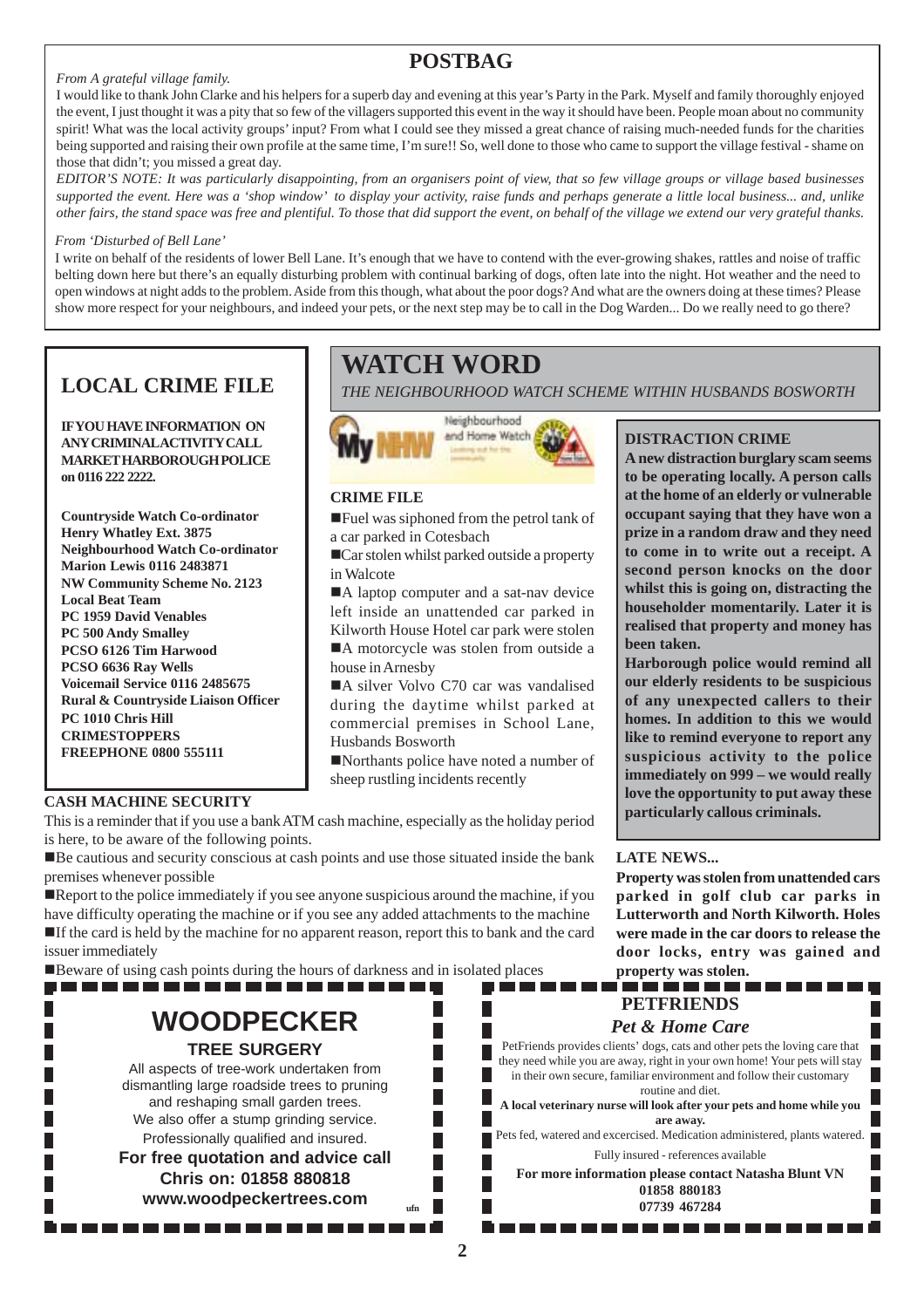### **BOSWORTH IN FOCUS**

#### *A ROUND-UP OF LOCAL NEWS*

#### **CANAL TRIP OF A LUNCHTIME**

The canal trip prize, at the Black & White Ball, of a champagne day out on a narrowboat cruising the local canals, which was donated by Anna Raven, was won by Julie and Richard Nichols.

#### **TOY LIBRARY**

The South Leicestershire Toy Library was Councillor Brian Smith's nominated charity during his year in office as Chairman of Harborough District Council, which ended in May.

The charity benefited to the tune of over £700 from events and meetings throughout the year at which Brian, and his wife, Frances, promoted the scheme.

### **NEWS IN BRIEF**

!Six information plaques telling the part played by **Market Harborough** in the Battle of Naseby have been erected around the town. King Charles massed his troops in Harborough before the battle and fled back to the town in defeat.

!Canal-based Mikron Theatre company will be bringing their new show of music and mime - *Tales of the Thames* - to Harborough Theatre, **Market Harborough** on Monday, August 17<sup>th</sup> at 7.45pm. Tickets £9 (£7 cons.) To book or for info call 467896. Tickets also available on door. Bar open from 7pm.

#### **GLIDING ACTION**

The Gliding Centre, based at Husbands Bosworth airfield, will be hosting the 18 metre National Championships at Husbands Bosworth from July  $25<sup>th</sup>$  to August  $2<sup>nd</sup>$ .

From August 8<sup>th</sup> to August 16<sup>th</sup> the Midlands Regional Qualifying Competition will be flying from the Centre.

Whilst increased flying activity may be apparent during these competitions outward and return tug flying will avoid built up areas wherever possible.

Visitors are always welcome at the airfield. Call in and watch the flying whilst having a drink or snack from our restaurant, or call in to discuss flying options and learner packages with our helpful office staff.

#### **COPPER CHOPPER**

You can now check out where the Leicestershire, Northamptonshire and Warwickshire police air support helicopter, which is based at Sulby, has been deployed. An on-line incident log is now up and running, which gives the nature of the incident and, in most cases, the outcome of the helicopter's intervention.

From the log it is evident that the helicopter sometimes 'hops' from job to job without returning to base. It also carries out preplanned routine reconnaissance and recording work when returning from a callout to maximise the use of the resource.

Go to: www.helicopter.leics.police.uk/ where/

#### **TALENT SCOUT**

Magicians and vocalists, musicians and raconteurs - Husbands Bosworth performers pulled out all the stops at the recent Bosworth's Got Talent concert.

In a fine evening of home-spun entertainment the local djembe African drumming group, on their first public outing, opened the show and set a cracking pace. Singers Bethany, Pauline and Maurice, excelled with renditions from serene to classical. Balladeer Bob Soulsby strummed out some old favourites - talent scouts noting future performers during the audience participation sequences!

The Rev. Alison skilfully gathered up the audience with a gripping tale of highwaymen, inn doors and unrequited love and The Amazing Avery, and his able assistant, Henry, baffled all with their prestidigitation (*Ed. - magic, to you!*).

Penny and Lorrie would like to take this opportunity to thank everyone who showed off their amazing talents, especially master of ceremonies Bill Fletcher for his seamless introductions. Special thanks also to all those unsung souls who worked feverishly behind the scenes to make the event a success.

The event raised about £600 for Loros, the Leicestershire hospice charity.

#### **DON'T MISS THE NATIONAL FOREST WOOD FAIR 2009**

#### Beacon Hill Country Park, Near Woodhouse Eaves, August Bank Holiday, Monday, August 31<sup>st</sup>.

If you love trees, beautiful things made of wood and enjoy a day out in the country, The National Forest Wood Fair is the place for you. The Wood Fair is now in its fifth year, and just gets bigger and better. New this year will be an exciting lumberjack show, longbow displays and a fascinating programme of talks on trees and woodland.

The chainsaw carvers will be out in force, entertaining the crowd with a 'speed carve', and producing items for the charity auction. There will be live demonstrations of woodworking skills, craft displays and hands-on activities. Children can handle the birds of prey, have a go at craft activities, archery and the climbing wall, and they will love the stories and songs from the Wild Man of the Woods.

The Wood Fair is a brilliant opportunity to find out more about woodlands, from tree planting to felling, and how The National Forest itself is developing. You can see forestry in action including timber processing and horse logging.

**The Wood Fair will run from 10.00am-5.00pm. Admission charge includes car parking and a programme and will cost adults £6, concessions £4 and a family ticket £14 (for two adults and three children).**



NIGEL HALL PAINTER & DECORATOR Property maintenance City & Guilds NVQ No job too small Tel: 01858 880567 07749 639691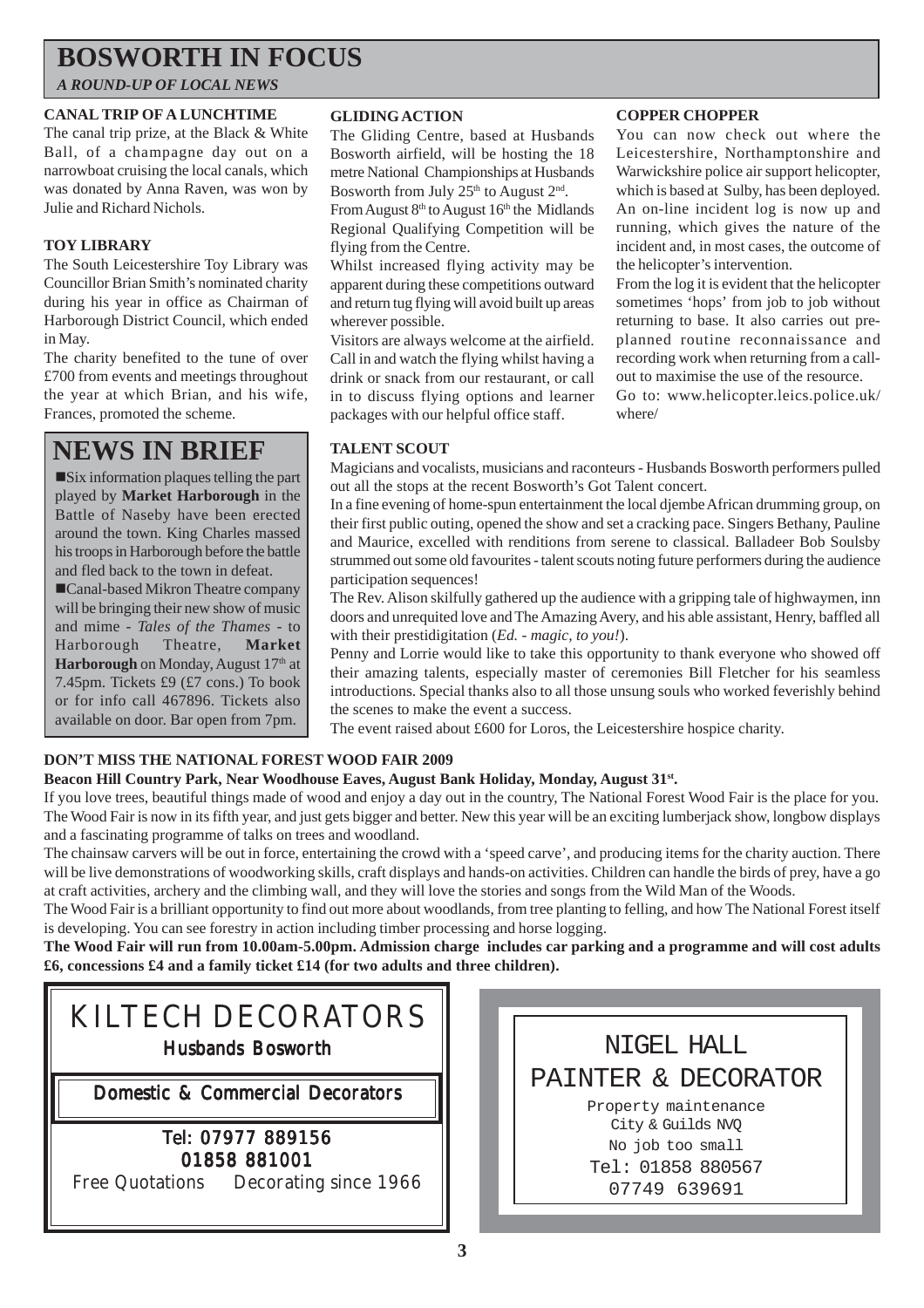#### **CONKERED!**

#### **Now's the time to start gathering your teams together for Husbands Bosworth Conker** Championships to be held on Sunday, October 11<sup>th</sup>. Classes to suit all!

#### **Individuals**

- Class 1. Men
- Class 2. Women
- Class 3. Children 7 and under
- Class 4. Children 8 -12 years

Class 5. Young people 13 -18 years

#### **Entry Fees**

£10 per team

£2.50 adult

50p child

Entry forms, *to be returned by September 16<sup>th</sup>*, are available from Sue 881251, Karen 880824 or Penny 881140. *NOTE THAT CONKERS WILL BE PROVIDED.*

**There will be refreshments in the Village Hall from 9.00am and Indian cuisine on the field. The Jazz Band will be playing at intervals throughout the competition from 11.00am until 2.00pm. There will be face painting for the children and lots of other things for everyone to do!**

#### **BEWARE THE** *'YELLOW GUIDE'*

Many Leicestershire businesses have recently been e-mailed by *"The UK Yellow Guide"* which uses a logo similar to that of Yellow Pages. It asks for faxed confirmation that the details they hold are correct, with free amendments.

However, on reading the conditions, the paperwork turns out to be an application form for a **2 or 3 year contract, costing £699 per annum**. The trader is a company called Ucalegon Ltd., with a Seychelles address and the contract is subject to Czech law.

Trading Standards advise that to avoid being billed for £699 businesses must not reply to the application form.

David Bull, Head of Leicestershire County Council Trading Standards Service, said, "I advise all county organisations and businesses to ensure that staff are on the lookout for this and similar mailings. The layout of the e-mail and form are designed to mislead people into thinking that this is a free update by the bona fide Yellow Pages organisation. In fact it is a very expensive web database run by a completely unrelated business."

If you suspect that you have been targeted by this or any other scam, contact the Trading Standards Business Advice Line on 0116 305 8000.

#### **ELDERBERRY v. VIRUS!**

Viruses penetrate our body's cells by puncturing them with tiny spikes. Madeleine Mumcuoglu, a virologist, discovered that 'interferon', an elderberry extract, disarms these spikes binding to them so they cannot attack our cells. Secondly, (as if the elderberry is not already off to a good start!) Madeleine discovered that the spikes on the virus cell are covered with an enzyme called 'neuraminidase' which helps to break down our cell walls. However, elderberry stops the enzyme from doing this, giving us a fighting chance. Elderberry may well be something to protect us against flu viruses.

*Reiki Practitioner, Nicole Franklin*

П П

---------DIANE E. HALL

Beauty Therapist CIBTAC ITEC CIDESCO qualified Full range of luxury treatments in tranquil surroundings Facials, body treatments, manicure, pedicure, waxing, tanning *Stockist of Susan Molyneux products* Brochures and Gift Vouchers available Tel: 01858 880567 or 07732 571714

-----------

#### **BYGONE BOSWORTH**

*The Historical Society's Periodical Journal*

This month we have been contacted by a lady from West Bridgford, near Nottingham, who is tracing her family history and is looking for information on the Scrimshires of Bosworth. We are also helping a lady seeking information about the Teear family. If you have anything that may add to the information held in the Historical Society Archive, please contact Melvyn at: m.forman@talk21.com or phone 880281.



# **All Saints Parochial Church Council** Contact: Lorrie Forman 880281 Contact: Debbie Oliver 465434 Contact: Robert Maxwell 880361 Contact: David Staples 880668 Contact: Isobel Pepperill 880081 Contact: Andrew Lambert 880922 Contact: Jennifer Rogers 880401

Contact: Robert Maxwell 880361 **Short Mat Bowls** Contact: Frank Thorp 880003 **Tennis Club** Contact: Jennifer Rogers 880401 **Tower Bell Ringers** Contact: Geoff Armitage 880066

**CONGRATULATIONS to Sam and Jon Bell, of Ashacre Close, on the birth of their daughter, Sophie Grace, born on June 14th weighing 6lb 8oz.**

**The happy couple would like to thank all their friends in the village for their gifts and cards.**

**Sam helps with the distribution of the** *Bugle* **in Butt Lane and Lammas Close.**

П

П П П Г П Г П Г П

#### **ACTIVITY GROUPS 2009**

Contact: Peter Jones 880741 **Art Workshop** Contact: Ann Saxton 880971 **Badminton Club Bosworth Belles Conservative Association Craft Group** Contact: Tricia Day 880748 **Handbell Ringers Historical Society 1st Kilworth Scouts/Beaver unit Playing Field Committee Royal British Legion**

**Teams** Class 6. Teams of 4 adults

Class 7. Teams of 4 under 18s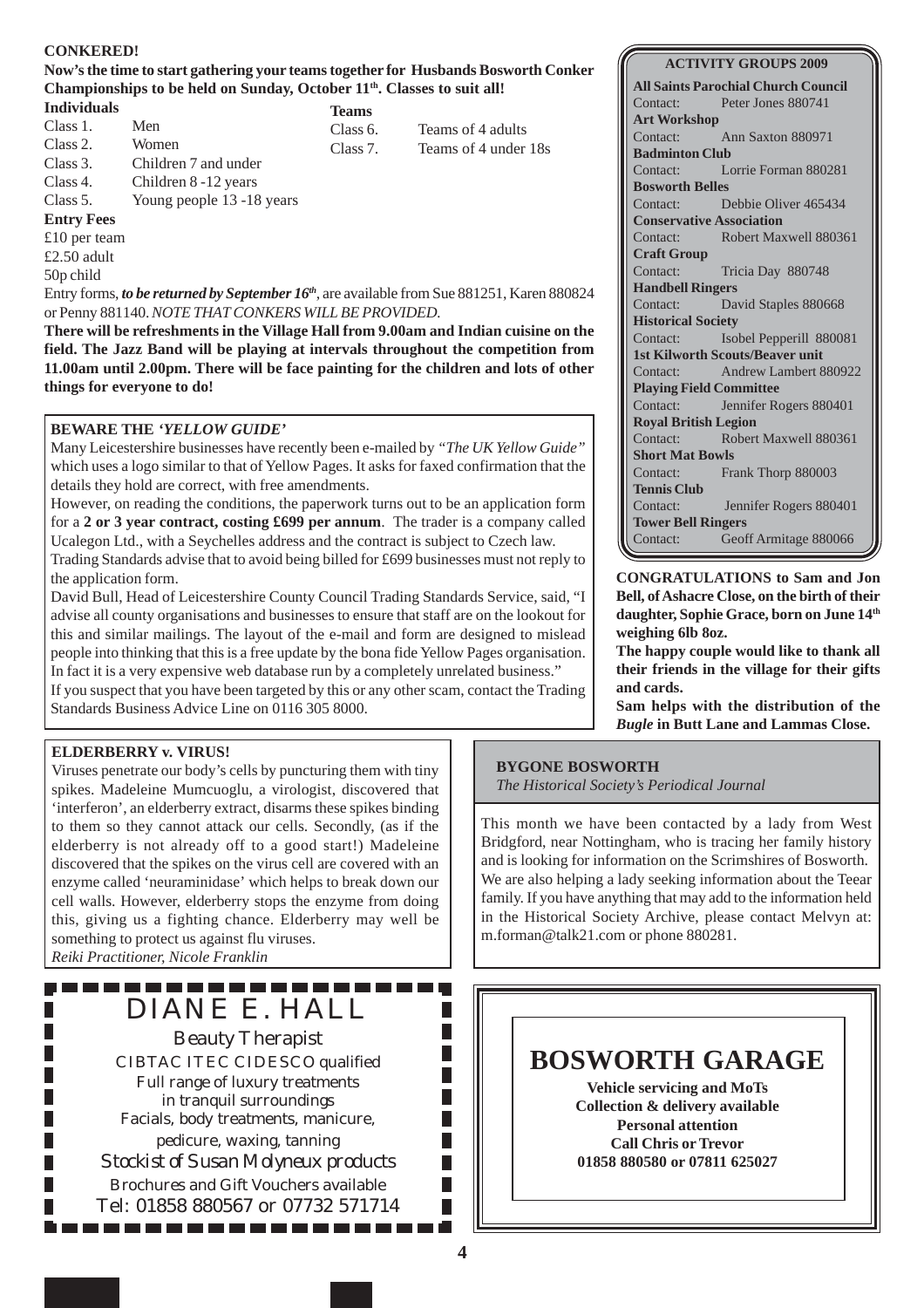New installation, maintenance & repair Contact: Geoff Armitage 880066 **Janet Armitage B & B** Bed & Breakfast Contact: Janet Armitage 880066 **Begley Plumbing & Heating** Plumbing & heating engineer. Contact: Frank Begley 880541 **Gordon Begley** Building & roofing contractor. Contact: Gordon Begley 880028 **Peter Begley** Building contractors, flat roofing Contact: Peter Begley 880517 **Croft Farm Bed & Breakfast** AA 4\*\*\*\* accommodation Contact: Jane Smith 880679 **Anna Dilks RIBA Chartered Architect** Architectural services, new build & refurbishment Contact: Anna Dilks 880880 **Honeypot Bed & Breakfast** Contact: Carolyn Goff 880836 **Joseph Morris Butchers** High class family butchers Contact: David Morris 575210 **Languard Ltd.** Weed control, fumigation and thermal insulation. Contact: Will Kay 880898 **Lodge Farm Luxury Toilet Hire** A luxury loo for your posh do! Contact: Heidi Timms 881386 **Mike Price Heating Engineer** Oil-fired boiler servicing & repair Contact: Mike Price 880902 **Paul Bolton School of Motoring** Expert driving instruction Contact: Paul Bolton 880115 **Petfriends** Pet and homecare whilst you are away Contact: Natasha Blunt 880183 **Totally Trees Ltd.** Tree surgery and stump grinding Contact: Jacqui Mitchell 01455 554182 **Wharf House Kennels** Kennel and cattery services Contact: Kim McGuigan 880905 **Woodpecker Tree Surgery** All aspects of tree surgery undertaken Contact: Chris Wright 880183

# The Bell Inn

#### Husbands Bosworth

*Tel: 01858 880246*

*Your host Vanessa*

*Food served every lunchtime & evening Children's menu available Outside bars & functions catered for Take-Away 7 nights a week* **Wednesday Curry Night £6.50 incl. FREE drink Thursday Steak Night £3.75** *Still serving the best beers! IPA, Spitfire & Bombardier on tap*

# **TRADE DIRECTORY 2009 ACTIVITY GROUPS**

#### **BOSWORTH BELLES**

The Bosworth Belles ladies social group are coming over all classical with a trip to the Opera Show at Kilworth House on Wednesday, September 9<sup>th</sup>. Tickets have had to be pre-booked and are available on a strictly first-come-first-served basis.

Prices are £20 for members and £22 for nonmembers. To enquire about ticket availability please call Ruth on 880644.

#### **CRAFT GROUP**

The Craft Group meets on the second Wednesday of each month at 7.30pm in the Village Hall.

If you have a craft or art that is reasonably portable why not bring it along to the meeting and relax with like-minded souls away from the hurly-burly of the home? Meetings are informal and the cost is only £2, paid per session.

#### **PLAY SCHEME RE-RUN**

Harborough District Council's popular Play Rangers will return to Husbands Bosworth on Thursday, August  $27<sup>th</sup>$  for a one-off session, from 2.00pm to 4.00pm on the village Playing Field.

The scheme provides FREE sport and creative activities for youngsters between the ages of 5 to 13 years of age.

Although the session is led by qualified supervisors the activities are 'open' and younger children must be accompanied by older siblings or friends. Registration is necessary. Please call 828282 or e-mail: playrangers@harborough.gov.uk

*VILLAGE HALL BOOKINGS Sue Dhillon 881251 CHURCH HALL BOOKINGS Janice Staples 880668 SPORTS PAVILION ENQUIRIES Audrey Marlow 880316*

#### **LUNCHEON CLUB**

The next meeting of the village Luncheon Club will be on Thursday, August  $27<sup>th</sup>$  at Kilworth Springs Golf Club. Diners are asked to meet in the bar at 12.30pm.

The luncheon is open to anyone living locally, especially those living alone or retired. The cost of the 2-course meal, to include coffee is £6.50 per person.

Transport may be arranged for those who may have difficulty getting to the venue. To book a place or for more information please call Janice on 880668.

#### **POPULAR PILATES**

Due to popular demand two new Pilates Courses will start in the Village Hall in August. The new courses will be on Monday evenings from 7.30pm to 8.30pm and on Thursday mornings from 9.30am to 10.30am. The six-week courses, starting the week beginning August  $10<sup>th</sup>$ , cost £30.

For more information please call Matt on 07912 368474

A computer virus carrying the subject line: '**Remembering Michael Jackson'** is in circulation. The e-mail circulates a worm in tow and has a ZIP file attached, which infects the systems if downloaded. The attached ZIP file claims to contain secret songs and photos of Michael Jackson. However, the reality is that opening this attachment exposes your PC to infection - and if your computer is hit you may spread the virus onto other users as well.

It has been noted that the malware also spreads via USB memory sticks. Another e-mail promises an exclusive look at a YouTube video of the 'Last Work of Michael Jackson,' but instead installs a malicious program that steals passwords. **DON'T OPEN ANY E-MAILS FROM UNKNOWN SOURCES.**



### NORTH KILWORTH WHARF BOAT SERVICES

Station Road, North Kilworth Lutterworth LE17 6JB *Stockists of Calorgas, household fuels & red diesel Local delivery Dayboat hire* Call John & Jane Pugh Tel: 01858 881723 Mobile: 07967 087290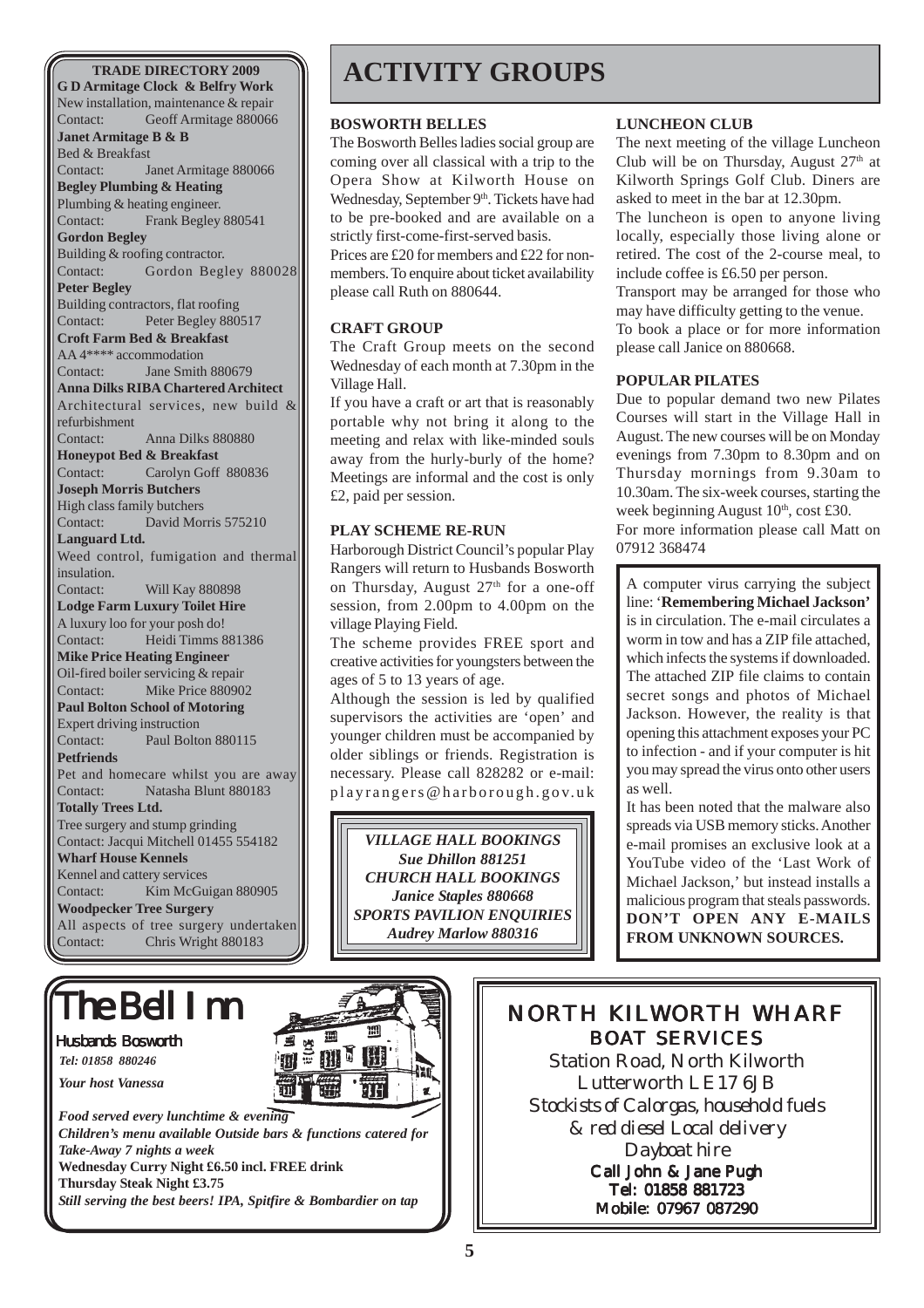# **PARISH COUNCIL NEWS** LOCAL OFFICERS

The next meeting of the Parish Council will be on Tuesday, August 4<sup>th</sup> at 7.30pm in **the Committee Room of the Village Hall.**

**Anyone wishing to bring to Council members' attention any matter of local concern can attend the meeting and will be invited to address the meeting before formal business is conducted.**

#### **\*\*\*\*\*\*\*\*\*\*\*\*\***

Certain Parish Council documents are available for public scrutiny by prior appointment with the Parish Clerk.

- ! Minutes of Parish Council meetings for previous two years
- ! Agenda and other supporting papers for any forthcoming meeting

A full list of documents open to public scrutiny is available by contacting the Parish Clerk, Mrs. J Fletcher, 13 School Lane, Husbands Bosworth, Lutterworth, Leics. LE17 6JU Telephone: 01858 880910

#### **GARDEN BONFIRES**

*CODE OF PRACTICE*

#### ENVIRONMENTAL PROTECTION ACT 1990 GARDEN BONFIRES

Garden refuse can be burnt in gardens providing smoke nuisance is not caused to the inhabitants of the neighbourhood. The following Code of Practice is suggested:

1. Compost as much garden refuse for your own use as possible.

2. If you can't use compostible material yourself dispose of it in your green recycling bin. 3. Large woody cuttings, etc., unsuitable for composting, should be thoroughly dried before being burnt. A quick, hot fire will produce the minimum of smoke.

- 4. Remember your neighbour.
- 5. Don't light a bonfire if the wind will cause the smoke to be a nuisance to anyone.

6. Try to limit fires to one a month and if weather conditions are suitable have a good,

quick blaze around sunset when the minimum of nuisance should be caused.

7. No fire should be left unattended. Never leave a fire to smoulder but douse it with soil or water.

8. Never add household refuse to a garden bonfire.

9. The local authority is prepared to collect garden refuse, at a small charge, providing it is properly bagged or bundled.

10. Disposal points under the civic Amenities Act have been provided by Leicestershire County Council for disposal of bulky refuse, free of charge. Information relating to these sites or the special collection service, can be obtained by contacting the Waste Management Section at this office (Tel: 01858 821132).

A smoky bonfire could be actionable under the Environmental Protection Act 1990. If the local authority is satisfied that a situation prejudicial to health or a nuisance has occurred, even though it has temporarily ceased but is likely to recur, an Abatement Notice can be served on the person responsible.

> **BUILDING ROOFING PLASTERING**

#### **Husbands Bosworth Parish Council: Councillors**

William Fletcher 880910(Chair) Melvyn Forman 880281 Geoffrey Armitage 880066 Patricia Day 880748 Heather O'Connor 880165 Susan Fisher 880026

#### **Parish Clerk**

Jackie Fletcher, 13 School Lane, H.B. LE17 6JU Tel: 880910

#### **District Councillor**

Brian Smith 10 Butt Lane, H.B. LE17 6LN Tel: 880021 Email: b.smith@harborough.gov.uk

### **OPEN STUDIOS WEEKENDS**

**Ann Saxton's Studio 25 Bell Lane** Sept.  $5<sup>th</sup>/6<sup>th</sup>, 11<sup>th</sup>/12<sup>th</sup>/13<sup>th</sup>, 18<sup>th</sup>/19<sup>th</sup>/20<sup>th</sup>$ 2.00pm - 5.30pm, or by appointment. All are welcome. Come and view the work of Karen Raven and Ann Saxton in this working print-making studio.Tel: 880971



### **For Power Tools**

Repairs & sales of all leading

makes (petrol & electric)

### **Resharpening service &**

**Portable Appliance Testing**

*Andy Reynolds (formerly of Lister Power Tools)* Collection and delivery service

> available: Phone: 07719 898 313

> > or 01858 575 585

If this code is followed problems should be minimised.

**EXTENSIONS - ALTERATIONS GENERAL BUILDING For a free quotation please contact James on:**

**01858 881794 / 07795 810607**

**OHNSON** 

### COMPLETE CAR CARE

Accident repair specialist Bodywork, dent, scratch and stone-chip repair Servicing, alloy refurbishment, welding MoT repair Valeting, full body polish Parking sensors, handling kits, etc. fitted Call Ben on 07710 024070 Based at Unit 2, Pebble Hall Farm between Husbands Bosworth and Theddingworth

. . . . . . . . . . . .

Ē.

Ė Ė É Ì. r ٠ в п п п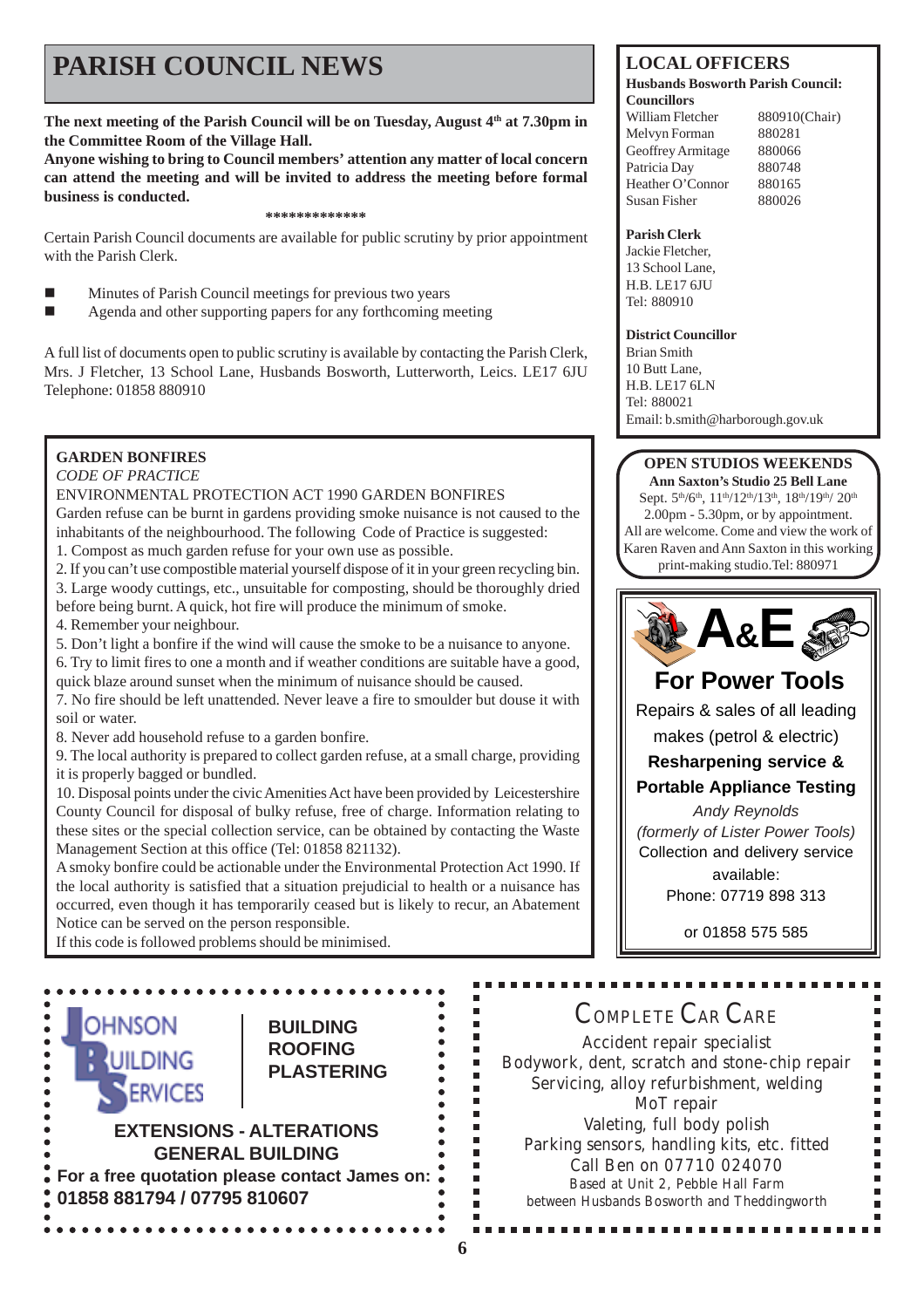## **CHURCH NEWS**

#### *All Saints Parish Church, Methodist Chapel & St. Mary's Roman Catholic Church*

#### **PIMMS, PIANO AND VIOLIN...**

St. James the Greater, London Road, Leicester is hosting a violin and piano recital at 7.00 pm on Saturday, August  $8<sup>th</sup>$  in aid of the Save Launde Abbey Appeal.

The recital will be by acclaimed violinist, Stuart Johnson, who will play a varied selection of pieces, including some everpopular gypsy music, accompanied by the talented pianist, Abigail Johnson.

The recital will be followed by a Pimms Reception, where guests will have the opportunity to meet Stuart and Abigail and mingle with friends, old and new – the perfect way to spend a summer's evening. Tickets, priced £8.00 adults and £4.00 under 16s, are available from the Church Office (9.00am -12.00noon) on 0116 254 2111, or

via e-mail: office@stjamesthegreater.org.uk

**Mary 'Pat' Fowler** *of Brook House* July 3rd 2009 Aged 89 years **David Woolley** *of Bell Lane* July 6<sup>th</sup> 2009 Aged 90 years **Sue Warburton** *of Welford Road* July 9th 2009 Aged 64 years *R.I.P.*

### **METHODIST CHURCH Coffee Morning**

Wednesday, August 19th 10.00am-12.00noon at the home of Lloyd Jones, 12 Butt Lane Visitors always welcome.

#### **CHRISTMAS FESTIVAL**

It might still be summer *[Ed. - ???!]* but already the Christmas Festival stalwarts at All Saints Church are beavering away! Following on from last year's successful Festival, plans are being laid for this year's event to be held at the beginning of Advent, over the weekend of Saturday, November 28<sup>th</sup> and Sunday, November 29<sup>th</sup>.

As last year, the displays don't have to be Christmas trees - anything with a Christmas or Advent theme will be acceptable! Don't forget that entries are open to all ages, individuals, businesses or groups. There will be the usual fun competitions and special prizes for entries with the most votes.

More information and schedules will be available nearer the time, but in the meantime get your thinking caps on!

### Parish Notices **All SAINTS FLOWER ROTA Altar:**

*Aug 2, 9 - Penny Mattock Aug 16, 23 - Marion Timms Aug 30, Sept 6 - Pat Heighton* **Children's Corner:** *Aug 2, 9 - Nicola Anderson Aug 16, 23 - Volunteer needed! Aug 30, Sept 6 - Heather O'Connor*

**Call Heather on 880165 if you would like to join the Flower Rota.**

#### **ALL SAINTS COFFEE MORNING**

The next Coffee Morning will be on Saturday, August 15<sup>th</sup> from 10.00am to 12noon, in Church.

#### **CHURCH HALL CLEAR-UP**

Volunteers are required for a clear up session around the Church Hall on the morning of Saturday, August 15<sup>th</sup>. Refreshments at the Coffee Morning! Any help will be willingly accepted! Meet at the Church Hall with suitable tools form 9.30am.

### "CHURCH SERVICES "

## **All Saints Parish Church**

#### **AUGUST**

- **2 6.30pm Evening Praise**
- **9 8.30am Holy Communion**
- **16 10.30am Benefice Service at Shearsby**
- **23 10.30am Family Communion**
- **30 10.30am Benefice Communion at Arnesby**

*Short Communion every Wed. at 9.15am* **Churchwardens:**

**Peter Jones 880741 Brian Smith 880021 Vicar:**

**Rev. Alison Hampton 880351**

### **Methodist Church**

- **2 Join with All Saints**
- **9 Mrs Jane Gaffney**
- **16 Rev. Brian Kennard**
- **23 Rev. Trevor Thomas (Communion)**
- **30 Mrs Christine Hodgson**

**Services every Sunday 6.30pm. All Welcome**

**Contacts:**

**Rev. Brian Kennard 462889 Senior Church Steward: Mr. A Lloyd Jones 880343**

### **St Mary's Roman Catholic Church**

**Services every Sunday 8.30am.**

**Contact: Robert Constable-Maxwell 880361 Father Owen O'Neil 462359**



# Town & County Transfers

Private hire taxi and courier service Local and long distance taxi service Days out, nights out - up to 6 passengers

Ring Sam Moreton 01858 880545 or 07546 218637